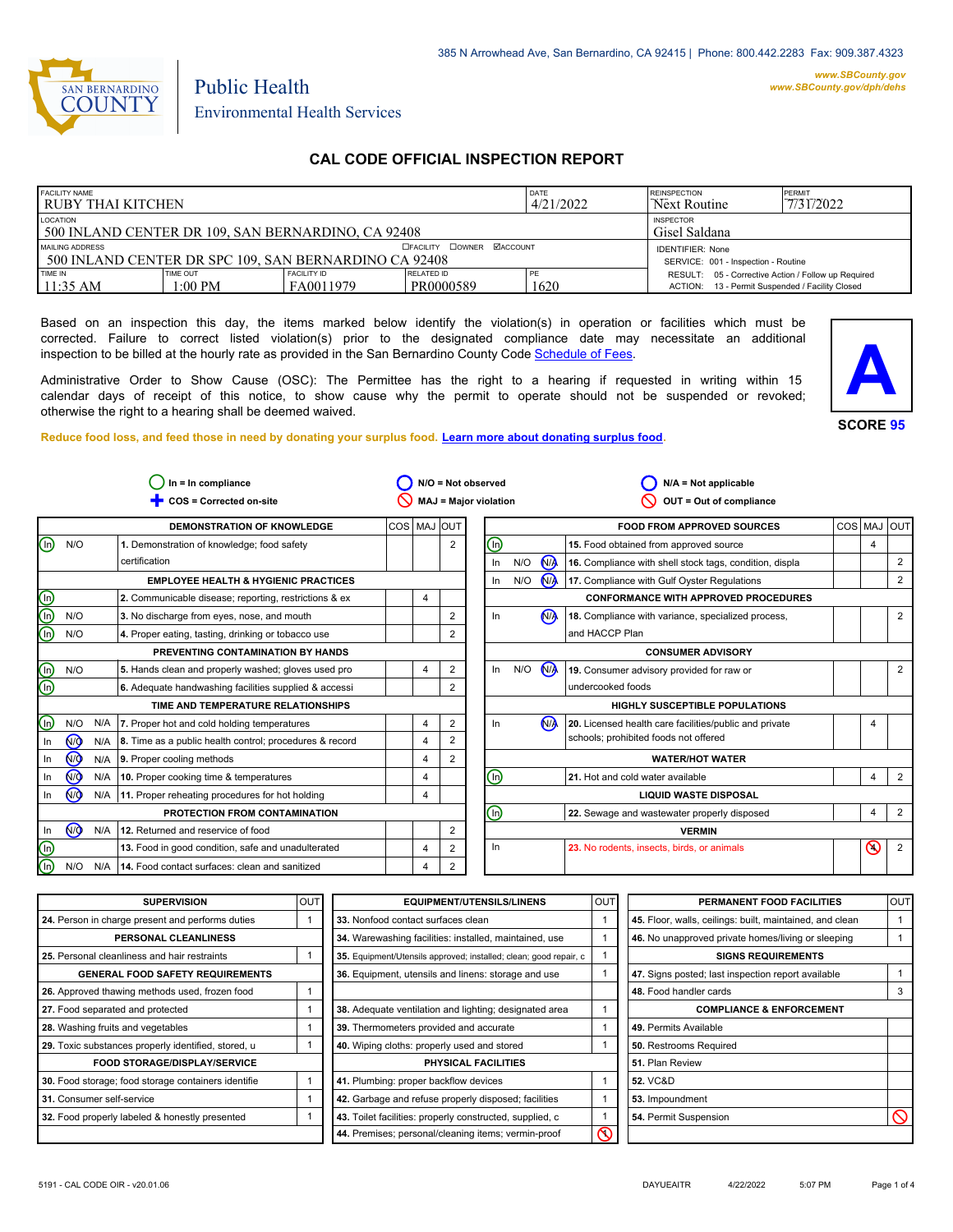

| <b>FACILITY NAME</b>                                                                                                                                     |                                                    | DATE             |  |  |  |
|----------------------------------------------------------------------------------------------------------------------------------------------------------|----------------------------------------------------|------------------|--|--|--|
| I RUBY THAI KITCHEN                                                                                                                                      |                                                    | 4/21/2022        |  |  |  |
| LOCATION                                                                                                                                                 |                                                    | <b>INSPECTOR</b> |  |  |  |
|                                                                                                                                                          | 500 INLAND CENTER DR 109, SAN BERNARDINO, CA 92408 | Gisel Saldana    |  |  |  |
|                                                                                                                                                          |                                                    |                  |  |  |  |
| <b>54. PERMIT SUSPENSION</b>                                                                                                                             |                                                    |                  |  |  |  |
| Compliance date not specified<br>Inspector Comments: Violation(s) observed pose an immediate threat to the public health and safety and<br><b>POINTS</b> |                                                    |                  |  |  |  |
| <b>Not In Compliance</b><br>the health nermit to operate is hereby suspended and facility ordered closed until the listed violation(s) have              |                                                    |                  |  |  |  |

**Violation Reference - HSC - 114409, 114405 0**

the health permit to operate is hereby suspended and facility ordered closed until the listed violation(s) have been corrected and verified by San Bernardino County Public Health Department Environmental Health Services.

Facility is to remain closed until permission from DEHS is given. Contact San Bernardino County Environmental Health Services to schedule a re-inspection to reinstate the health permit. "Notice of closure" sign posted, do not move, hide, or remove sign.

\*\*NOTE: A re-inspection will be conducted in the future to observe compliance. Failure to comply may result in future billed inspections of \$122.50 per half hour with a half hour minimum.

CLOSURE SIGN POSTED ON ENTRANCE DOOR. DO NOT REMOVE OR RELOCATE CLOSURE SIGN. NON-COMPLIANCE WILL RESULT IN A CHARGED FOLLOW UP INSPECTION AT AN HOURLY RATE OF \$245.

**Violation Description:** If an imminent health hazard is found, an enforcement officer may temporarily suspend the permit and order the food facility immediately closed. (114409, 114405)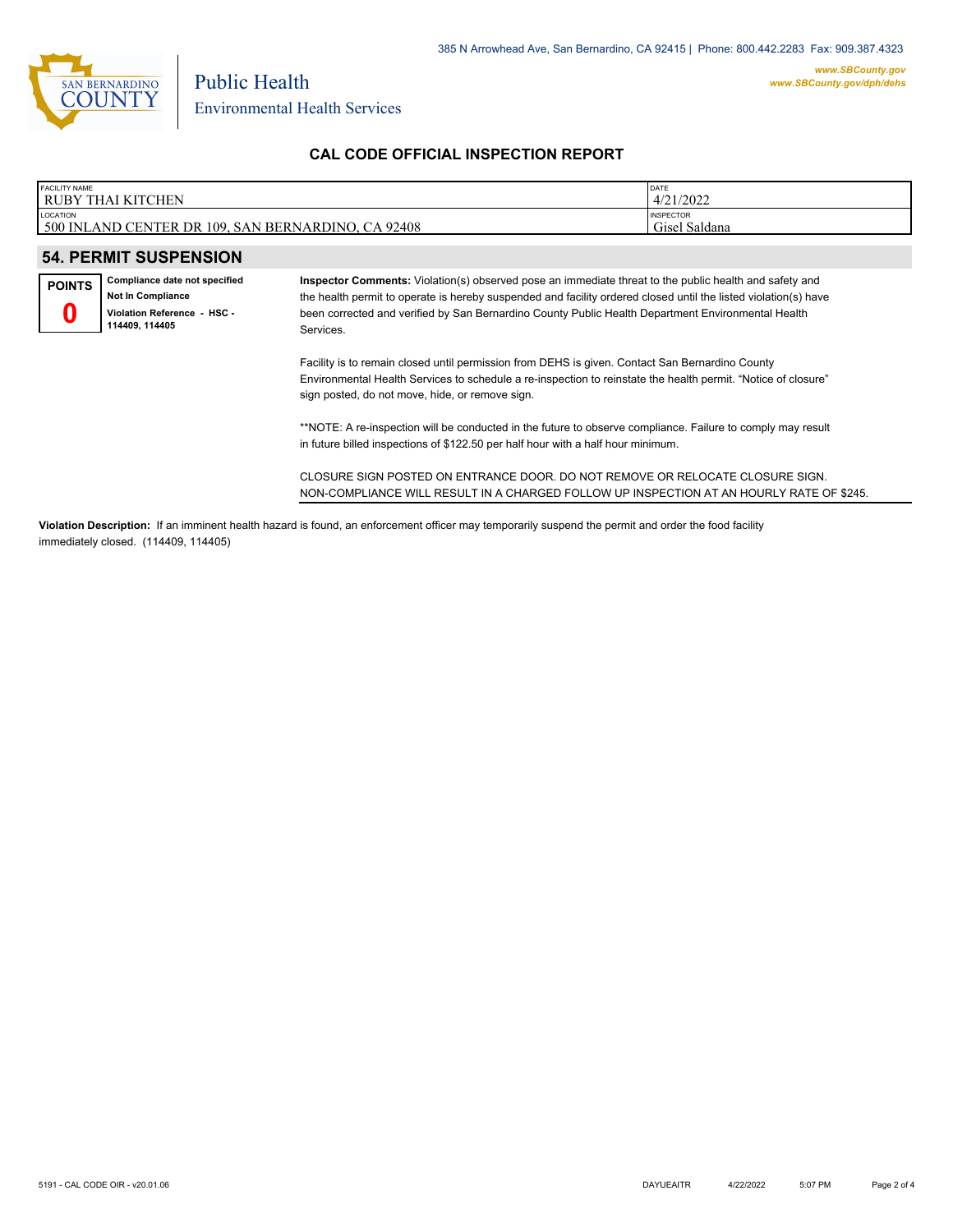

Environmental Health Services

Public Health

# **CAL CODE OFFICIAL INSPECTION REPORT**

| <b>FACILITY NAME</b> | <b>RUBY THAI KITCHEN</b>                                  | DATE<br>4/21/2022                                                                                                                                                                                                                                                                                                     |                                   |              |  |  |  |  |  |  |  |
|----------------------|-----------------------------------------------------------|-----------------------------------------------------------------------------------------------------------------------------------------------------------------------------------------------------------------------------------------------------------------------------------------------------------------------|-----------------------------------|--------------|--|--|--|--|--|--|--|
| LOCATION             | 500 INLAND CENTER DR 109, SAN BERNARDINO, CA 92408        |                                                                                                                                                                                                                                                                                                                       | <b>INSPECTOR</b><br>Gisel Saldana |              |  |  |  |  |  |  |  |
|                      | 23. NO RODENTS, INSECTS, BIRDS, OR ANIMALS                |                                                                                                                                                                                                                                                                                                                       | Λ                                 | <b>MAJOR</b> |  |  |  |  |  |  |  |
| <b>POINTS</b>        | Compliance date not specified<br><b>Not In Compliance</b> | Inspector Comments: Observed the following active cockroach infestation throughout the facility:                                                                                                                                                                                                                      |                                   |              |  |  |  |  |  |  |  |
|                      | Violation Reference - HSC -<br>114259.1, 114259.4, 11425  | - (3) live adult German cockroaches on the floor underneath the 2-door reach in refrigerator adjacent to the<br>exit door                                                                                                                                                                                             |                                   |              |  |  |  |  |  |  |  |
|                      |                                                           | - excessive nymph cockroaches underneath the 2-door reach in refrigerator adjacent to the exit door<br>- (1) nymph German cockroach on the floor adjacent to the entrance door to the kitchen area of the facility.                                                                                                   |                                   |              |  |  |  |  |  |  |  |
|                      |                                                           | Upon questioning, manager stated that the mall management sends out pest control for the facility every<br>month. Manager states that they are not given receipts when service is done.                                                                                                                               |                                   |              |  |  |  |  |  |  |  |
|                      |                                                           | Eliminate the cockroaches and clean and sanitize the affected areas. Ensure that the facility remains free of<br>vermin.                                                                                                                                                                                              |                                   |              |  |  |  |  |  |  |  |
|                      |                                                           | 1. Put away food and utensils, clean and sanitize all affected areas throughout the facility in an approved<br>manner. Eliminate all vermin/evidence of vermin throughout the facility.<br>2. Clean and sanitize all areas listed (in this report) with heavy grease buildups and old food debris                     |                                   |              |  |  |  |  |  |  |  |
|                      |                                                           | throughout the facility.<br>3. Take appropriate pest control measures. Obtain pest control record detailing all areas serviced and types<br>of services. Demonstrate all actions taken to eliminate vermin infestation.                                                                                               |                                   |              |  |  |  |  |  |  |  |
|                      |                                                           | 4. Properly clean and sanitize all food contact surfaces, cooking equipment at the cook's line so as to be in a<br>clean and sanitary condition and will avoid contamination.                                                                                                                                         |                                   |              |  |  |  |  |  |  |  |
|                      |                                                           | 5. Clean up all clusters from the dry storage room, eliminate all unused equipment, personal items from the<br>dry storage room.                                                                                                                                                                                      |                                   |              |  |  |  |  |  |  |  |
|                      |                                                           | Violation(s) observed pose an immediate threat to the public health and safety and the health permit to<br>operate is hereby suspended and facility ordered closed until the listed violation(s) have been corrected and<br>verified by San Bernardino County Public Health Department Environmental Health Services. |                                   |              |  |  |  |  |  |  |  |
|                      |                                                           | Facility is to remain closed until permission from DEHS is given. Contact San Bernardino County<br>Environmental Health Services to schedule a re-inspection to reinstate the health permit. "Notice of closure"<br>sign posted, do not move, hide, or remove sign.                                                   |                                   |              |  |  |  |  |  |  |  |
|                      |                                                           | *NOTE: A re-inspection will be conducted in the future to observe compliance. Failure to comply may result<br>in future billed inspections of \$122.50 per half hour with a half hour minimum.                                                                                                                        |                                   |              |  |  |  |  |  |  |  |
|                      |                                                           | CLOSURE SIGN POSTED ON ENTRANCE DOOR. DO NOT REMOVE OR RELOCATE CLOSURE SIGN.<br>NON-COMPLIANCE WILL RESULT IN A CHARGED FOLLOW UP INSPECTION AT AN HOURLY RATE OF \$245.                                                                                                                                             |                                   |              |  |  |  |  |  |  |  |

**Violation Description:** Food facility shall be kept free of vermin: rodents (rats, mice), cockroaches, flies. (114259.1, 114259.4, 114259.5) Live animals are not allowed in a food facility unless, food employees with service animals may handle or care for their service animal if they wash their hands as required or persons who are licensed pursuant to Chapter 11.5 of Division 3 of the Business and Professions Code. (114259.4, 114259.5)

**More Information: [https://youtu.be/1yuxW\\_p9Bxs](https://youtu.be/1yuxW_p9Bxs)**